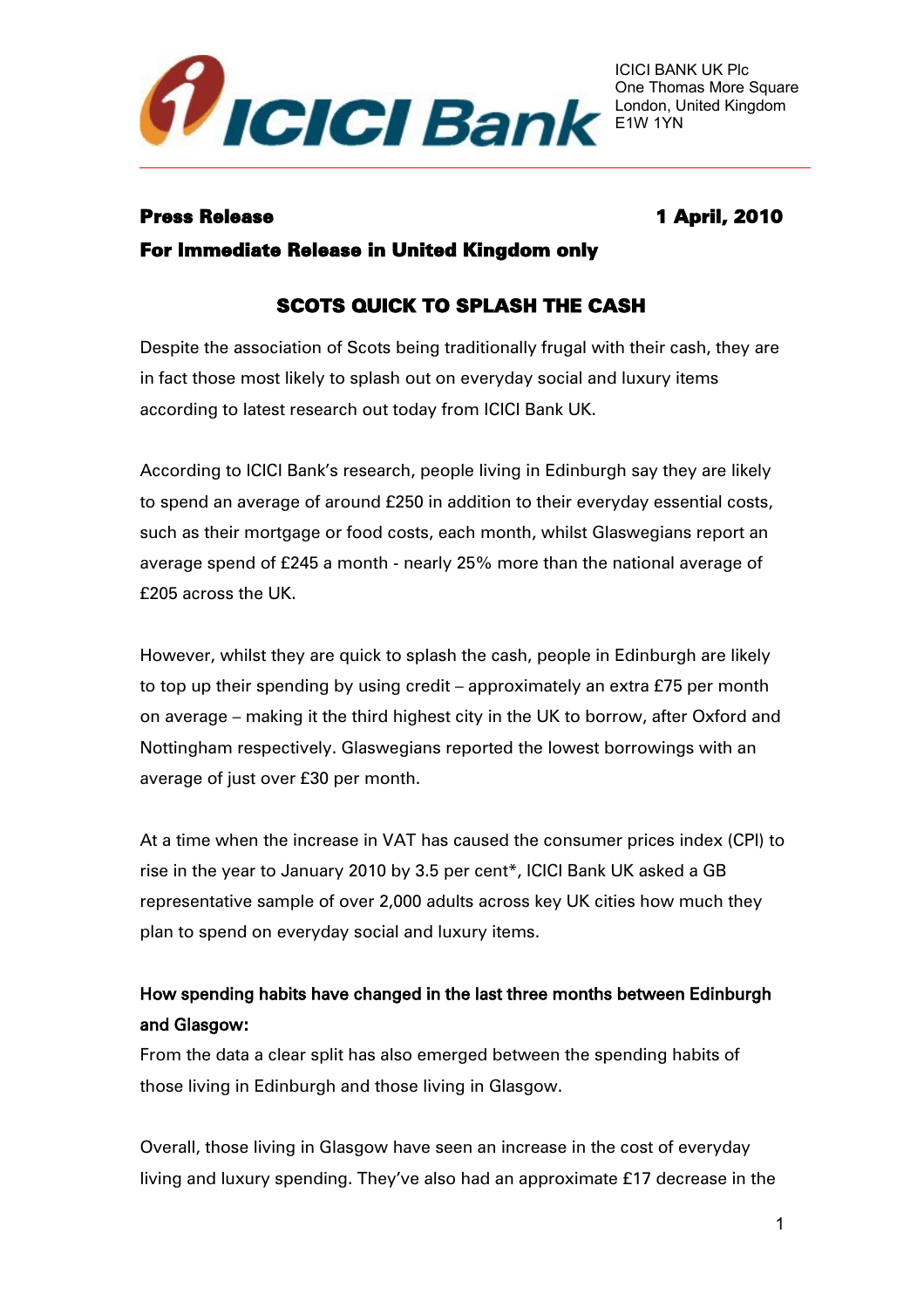

amount borrowed every month. Despite the fact that the average amount saved every month was down, they are clearly living more frugally as their total savings pot has also risen by just over £1755 compared to three months ago to an average of almost £8260.

In comparison, those living in Edinburgh have moved in the other direction. Not only are people living in Edinburgh spending more on average every month, they are also saving less and borrowing more, with their average savings pot down by more than £3105 to about £8965.

Anubrata Biswas, Head of Retail Banking at ICICI Bank UK commented: "Our research shows, spending more can lead to borrowing more and inevitably, saving less. In order to secure financial stability people need to find a healthy balance between spending and saving, with an emphasis on 'saving for a rainy day'. Our HiSAVE two and three year fixed rate no asterisk accounts offer the best rates on the market at the moment at 4.10% and 4.60%."

### -ends-

# References:

\*<http://www.statistics.gov.uk/pdfdir/cpi0210.pdf>

For more information or to arrange interviews, contact: Guy Bellamy/ Lisa Donohue/ Rosie Dodd 020 7269 717/ 7219/ 7112 [Guy.Bellamy@fd.com/](mailto:Guy.Bellamy@fd.com/) [Lisa.Donohue@fd.com/](mailto:Lisa.Donohue@fd.com/) [Rosie.Dodd@fd.com](mailto:Rosie.Dodd@fd.com)

# Notes to editors

| Glasgow                           | Average<br><b>December</b><br>2009 | Average<br><b>March</b><br>2010 | <b>Difference</b> |
|-----------------------------------|------------------------------------|---------------------------------|-------------------|
| Amount committed to essential     | £648.40                            | £649.10                         | $f0.70$ more      |
| living costs such as household    |                                    |                                 |                   |
| bills, mortgage payments,         |                                    |                                 |                   |
| insurance, etc for the next month |                                    |                                 |                   |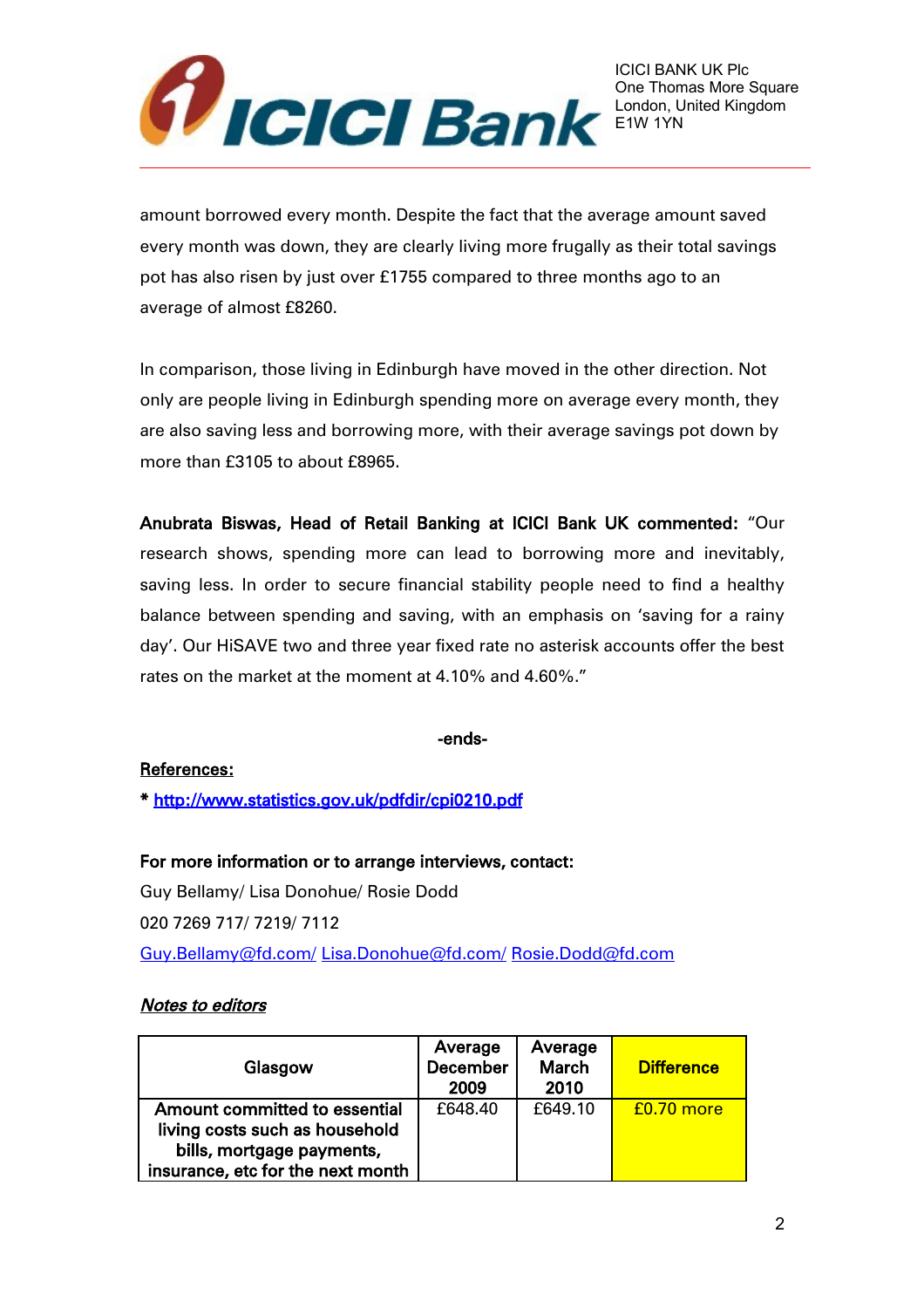

| (E)                                                                                   |          |          |               |
|---------------------------------------------------------------------------------------|----------|----------|---------------|
| Additional everyday non-<br>essential and luxury spending for<br>the next month $(E)$ | £221.20  | £244.80  | £23,60 more   |
| Saving and investing for the next<br>month $(E)$                                      | £106.30  | £61.20   | £44.20 less   |
| Spending on new borrowing for<br>the next month $(E)$                                 | £49.30   | £32.90   | $£16,40$ less |
| Total savings (including 0) (£)                                                       | £6501.98 | £8257.69 | £1755.71 more |

| Edinburgh                                                                                                                                  | Average<br><b>December</b><br>2009 | Average<br><b>March</b><br>2010 | <b>Difference</b> |
|--------------------------------------------------------------------------------------------------------------------------------------------|------------------------------------|---------------------------------|-------------------|
| Amount committed to essential<br>living costs such as household<br>bills, mortgage payments,<br>insurance, etc for the next<br>month $(E)$ | £737.30                            | £751.80                         | £14.50 more       |
| Additional everyday non-<br>essential and luxury spending<br>for the next month $(E)$                                                      | £234.70                            | £250.80                         | £16.10 more       |
| Saving and investing for the next<br>month $(E)$                                                                                           | £94.30                             | £86.80                          | £7.50 less        |
| Spending on new borrowing for<br>the next month $(E)$                                                                                      | £34.20                             | £76.40                          | £42.20 more       |
| Total savings (including 0) (£)                                                                                                            | £12070.23                          | £8964.25                        | £3105.75 less     |

- 1. The HiSAVE research was conducted by Vision Critical among a weighted, GB representative sample of 2,000 adults in September 2009 and January 2010. This sample was supplemented to give a minimum representative sample of 100 people in each of the 15 cities surveyed.
- 2. Photography and further HiSAVE product information is available on request.
- 3. The HiSave City Saving Index will be published every three months to reveal the changing financial fortunes of British cities. To be added to the priority email list for forthcoming releases, email your contact details to: [icicipressuk@fd.com](mailto:icicipressuk@fd.com)

4. About HiSAVE and ICICI Bank UK PLC (website [www.hisave.co.uk](http://www.hisave.co.uk/) and [www.icicibank.co.uk\)](http://www.icicibank.co.uk/):

HiSAVE is ICICI Bank UK PLC's range of interest online savings accounts. About 175,000 UK savers trust HiSAVE to look after their hard-earned savings. The HiSAVE savings range consists of: